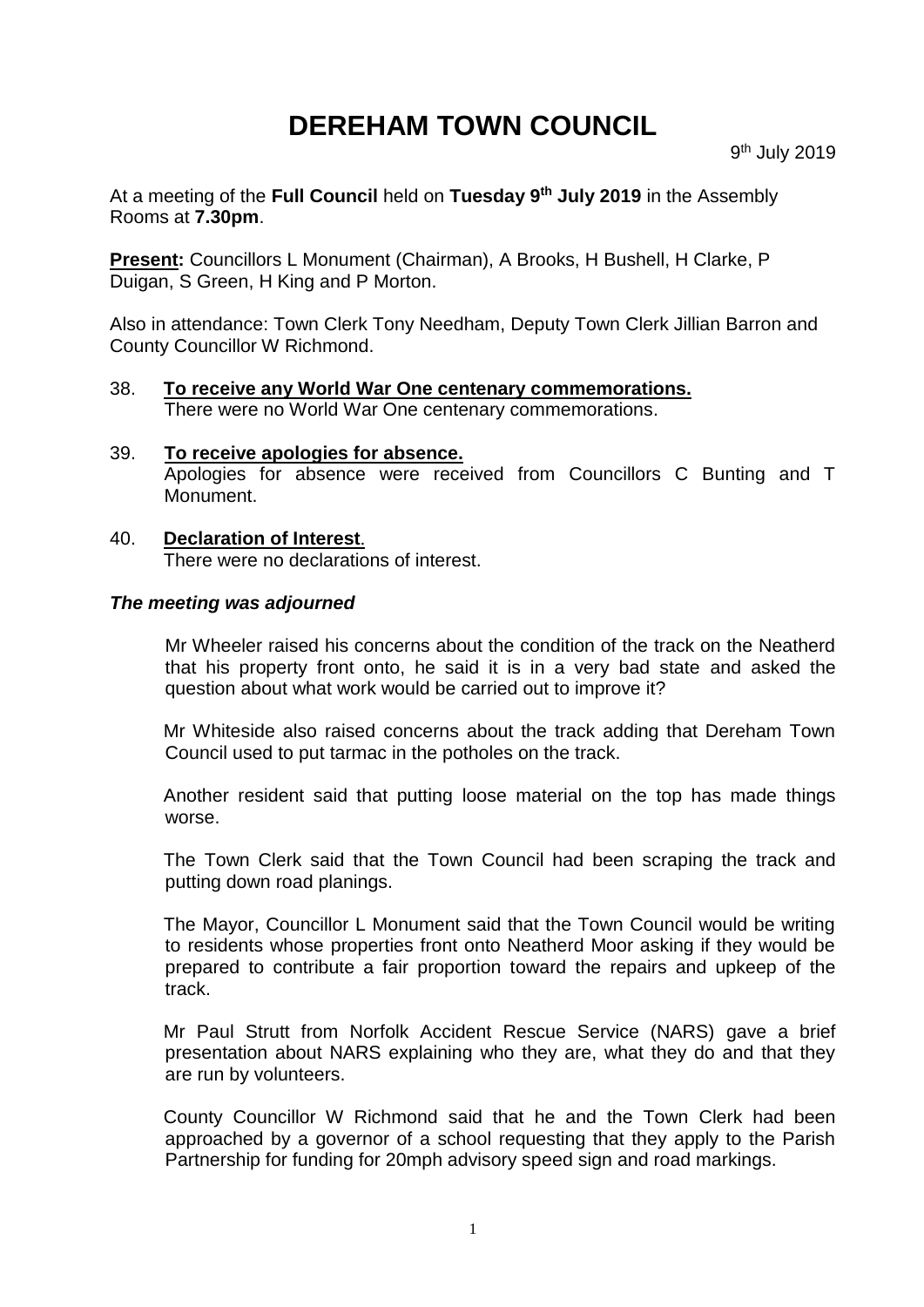# *The meeting resumed*

#### 41. **To receive announcements.**

The Mayor, Councillor L Monument announced that she had attended the following events:

| 21 <sup>st</sup> June 2019 | $\blacksquare$      | Mayor of Thetfords Civic Reception             |
|----------------------------|---------------------|------------------------------------------------|
| 23rd June 2019             | $\omega_{\rm{eff}}$ | <b>Mayor of Thetfords Civic Service</b>        |
| 28th June 2019             | $\blacksquare$      | The raising of the Armed Forces Day Flag at    |
|                            |                     | <b>Breckland Council</b>                       |
| 28 <sup>th</sup> June 2019 | $\blacksquare$      | Queens Dragoon Guards Summer Cocktail Party    |
| 7 <sup>th</sup> July 2019  | $\mathbf{r}$        | Chairman of Breckland Councils Civic Service & |
|                            |                     | Reception                                      |

The Mayor announced that her charity for the year would be Action for Children.

The Deputy Mayor, Councillor S Green announced that he had attended the following event:

7<sup>th</sup> July 2019 - Toftwood Saints FC open day

42. To receive, confirm as correct and sign the minutes of the **Full Council** meeting held on **Tuesday 11th June 2019.**

Proposed by Councillor L Monument, seconded by Councillor P Duigan, the minutes of the Full Council meeting Tuesday 11<sup>th</sup> June 2019 were agreed and signed.

#### 43. **Recreation Committee**

(a) To receive, confirm as correct and sign the minutes of the meeting held on **Tuesday 25th June 2019.**

Proposed by Councillor L Monument, seconded by Councillor H Bushell the minutes of the Recreation Committee Tuesday 25<sup>th</sup> June 2019 were agreed and signed subject to minor amendments, entered in the minute book at the meeting.

(b) To receive a report from the Chairman, discuss any matters arising therefrom and vote on recommendations.

The following recommendations were agreed and approved by the Council subject to minor amendments, entered in the minute book at the meeting:

#### **To consider project with Neatherd School.**

It was agreed that the Town Council supports the Neatherd School project of a solar powered phone charger in a public place in principle, subject to all details being agreed.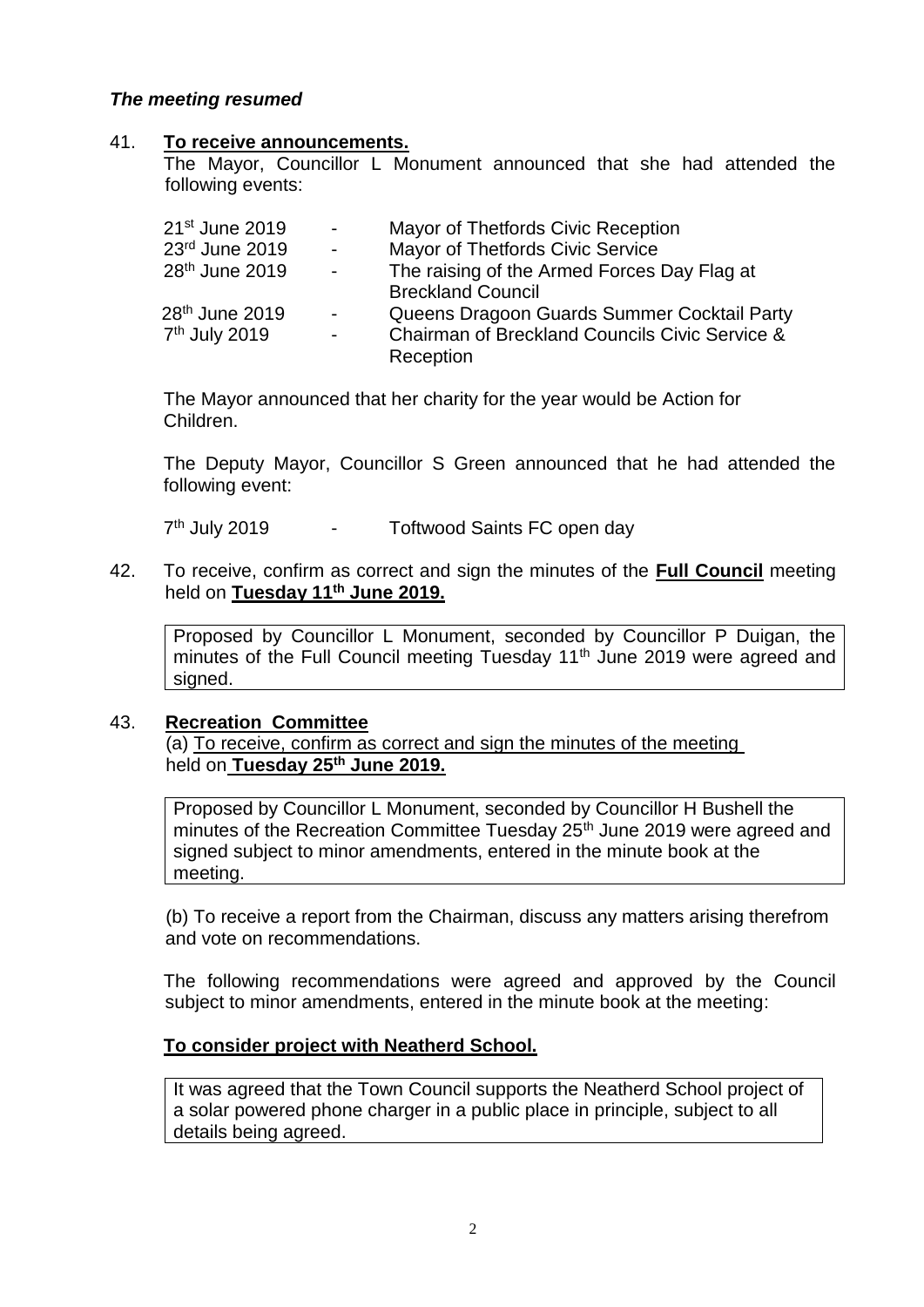# **To consider rent of Toftwood Playing Field.**

It was agreed the Town Council would accept the rent for Toftwood Playing Field being increased annually in line with the UK CPI inflation rate. This is to be reviewed every 10 years.

# **To consider marking the tennis courts for Pickleball.**

It was agreed that one tennis court at the Recreation Ground be marked out for the use of Pickleball and the Town Council would pay for the marking out of the court.

# **To review allotment rules.**

It was agreed that allotment holders be allowed to keep up to 6 hens (no cockerels) per person regardless of the number or size of plots they have. Those allotment holders who already have cockerels or other poultry will be allowed to keep them until October 2020 providing the council receive no complaints about them.

It was agreed that when the allotment rent letters are sent out and additional form be enclosed for allotment holders to sign to confirm if they are keeping chickens on their plot, and if so how many.

# **Update on Dereham Recreation Ground car park gate.**

The committee confirmed the previous decision to restrict access to the Recreation Ground car park and recommended that the gate be locked from the 1<sup>st</sup> August 2019.

It was agreed at Full Council that 69, 75, 71 & 73 Commercial Road be offered a licence to park on the Recreation Ground for one year while the possibility of permit parking is explored. This would be reviewed after a year.

# 44. **Heritage & Open Spaces Committee**

(a) To receive, confirm as correct and sign the minutes of the meeting held on **Tuesday 25th June 2019.**

Proposed by Councillor L Monument, seconded by Councillor P Duigan the minutes of the Heritage & Open Spaces Committee Tuesday 25<sup>th</sup> June 2019 were agreed and signed

(b) To receive a report from the Chairman, discuss any matters arising therefrom and vote on recommendations.

The following recommendations were agreed and approved by the Council:

# **To consider erecting heritage plaques in Dereham.**

It was agreed that the names of John Craske, Brian Aldiss, Gidney Ironworks and the Sunshine Floors be passed on to About Dereham with the possibility of heritage plaques be erected on a heritage trail. Councillor P Duigan would draft the possible wording for the plaques and exact location. The Town Council would order and erect the plaques.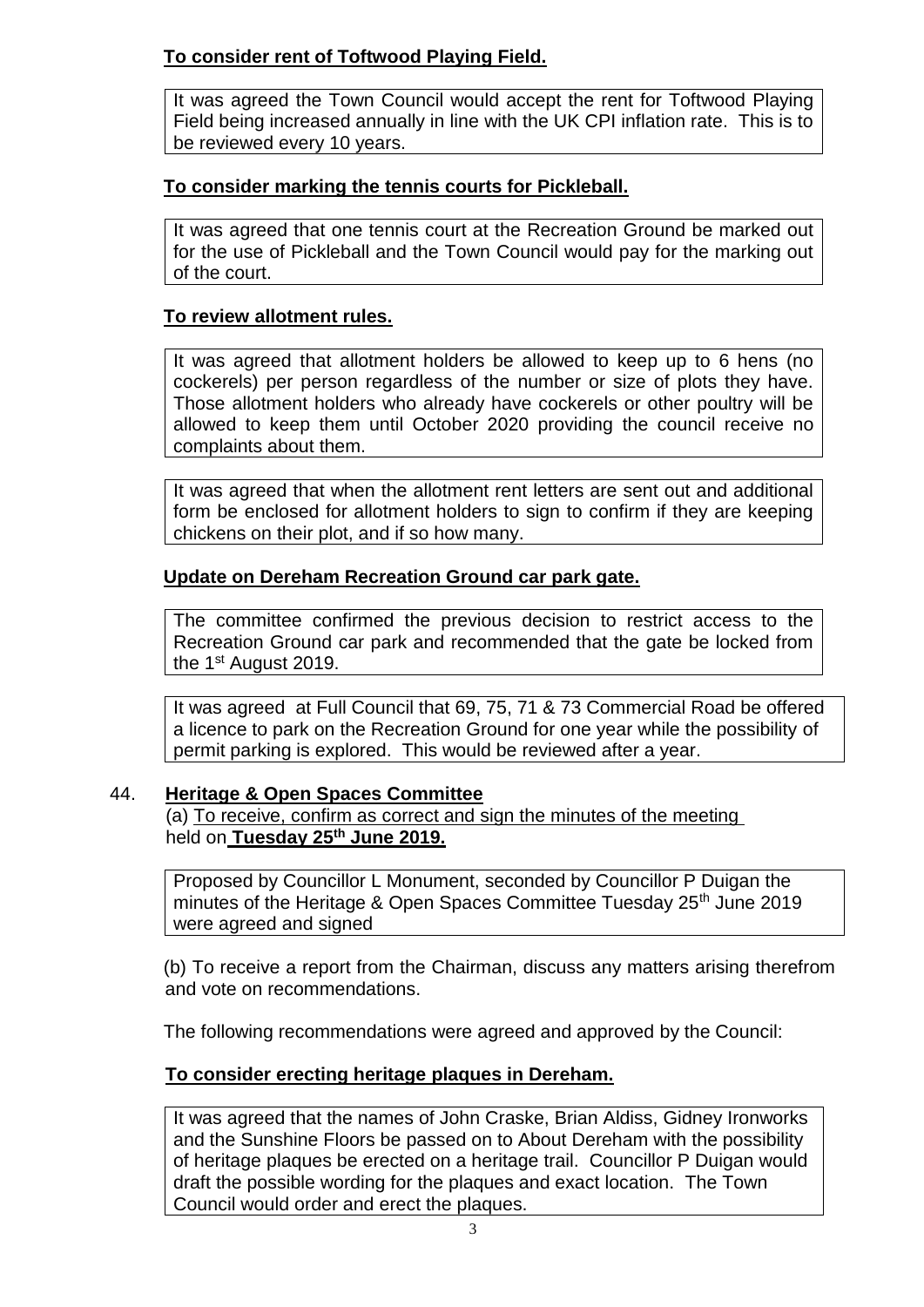# **To consider maintenance of the Neatherd Track.**

It was agreed that the Town Clerk write to the residents who's properties back onto the Neatherd track asking if they would be willing to contribute to the maintenance of the track

# **To review the provision of dog poop bags by the Town Council.**

It was agreed that from the 1<sup>st</sup> August 2019 the Town Council charge £1 per pack and that a sign be displayed advising of the forth coming charges.

## 45. To receive, confirm as correct and sign the minutes of the **Planning** meetings held on **Tuesday 11th June 2019** and **Tuesday 25th June 2019.**

Proposed by Councillor L Monument, seconded by Councillor P Morton the minutes of the Planning meetings Tuesday 11<sup>th</sup> June 2019 and Tuesday 25<sup>th</sup> June 2019 were agreed and signed.

# 46. **To receive and adopt the list of accounts paid, the Financial Statement and list of accounts to be paid.**

Proposed by Councillor L Monument, seconded by Councillor H Bushell, list of accounts paid, the Financial Statement and list of accounts to be paid were agreed and signed.

# 47. **To agree membership of Committees.**

# **Committees**

# **Plans**

*Responsible for considering and commenting on all building plans submitted for comment by Breckland Council All Councillors*

# **Committee Cycle A**:

Heritage & Open Spaces *Responsible for; open spaces, Bishop Bonner's Cottage, Windmill, Street Furniture, Town Sign, Explosive Store, Closed Churchyard Councillors A Brooks, C Bunting, P Duigan, Kay Grey, L Monument, P Morton*

#### **Recreation**

*Responsible for; allotments, transfer of Play Areas, grass cutting & ground maintenance*

*Councillors A Brooks, C Bunting, P Duigan, Kay Grey, L Monument, P Morton*

# **Committee Cycle B**:

Markets & Buildings

*Responsible for; Assembly Rooms, Memorial Hall, Fleece Meadow, Markets. Councillors H Bushell, H Clarke, S Green, A Grey, H King, T Monument*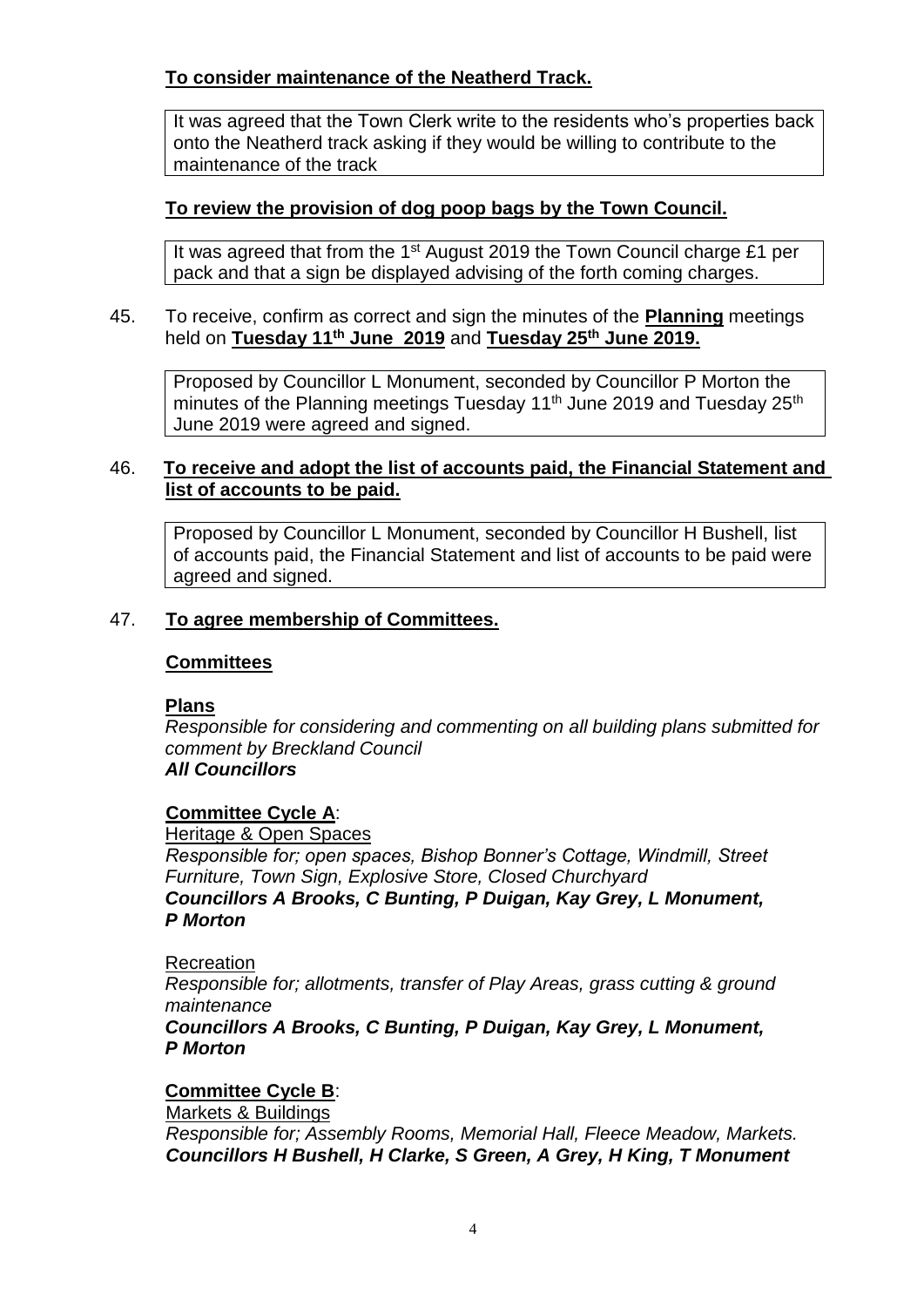Social & Welfare

*Responsible for; War Memorial, Dereham Community Car Scheme, Twinning, Cemetery, Barwell Court toilets, Christmas Tree and Christmas lights. Councillors H Bushell, H Clarke, S Green, A Grey, H King, T Monument*

## **Other Committees/Working Parties**

Finance & Governance *Responsible for; Grants, Audits, Accounts, Budgets Councillor H Bushell, H Clarke, P Duigan, A Grey, T Monument, P Morton*

Personnel Committee *Responsible for; Wage Reviews, Appraisals, Interviewing for staff A Brooks, C Bunting, S Green, K Grey, H King, L Monument.*

The Mayor and Deputy Mayor are ex-officio members of all Committees (subject to Standing Order 42).

# 48. **To consider and additional comments to Breckland Councils Local Plan regarding the major modifications.**

It was agreed that the additional comments to Breckland Councils Local Plan regarding the major modifications be submitted. The comments would relate to Shillings Lane and the Dereham Transport Study. The comments regarding Shillings Lane should be the first one mentioned as they are felt to be of the most importance.

# 49. **To consider the Town Council reviewing the waste it produces and seeing what opportunities there are for the Town Council to reduce its waste and increase its recycling. (Councillor A Brooks)**

It was agreed that the Town Council would review the waste it produces and see what opportunities there to reduce its waste and increase its recycling.

#### 50. **To confirm representatives for outside bodies (normally appointed for 4 years**).

(a) **Trustees of Charities:** Aaron Williamson's Charity *Councillors P Morton & H Clarke*

> Dereham Relief In Need Charities *Councillors P Morton & H Clarke*

East Dereham Educational Charity Trust. *Councillors P Morton & H Clarke*

(b) **Representation on other bodies:**

Friends of Dereham Hospital *Councillor H Clarke*

Dereham Twinning Associations: